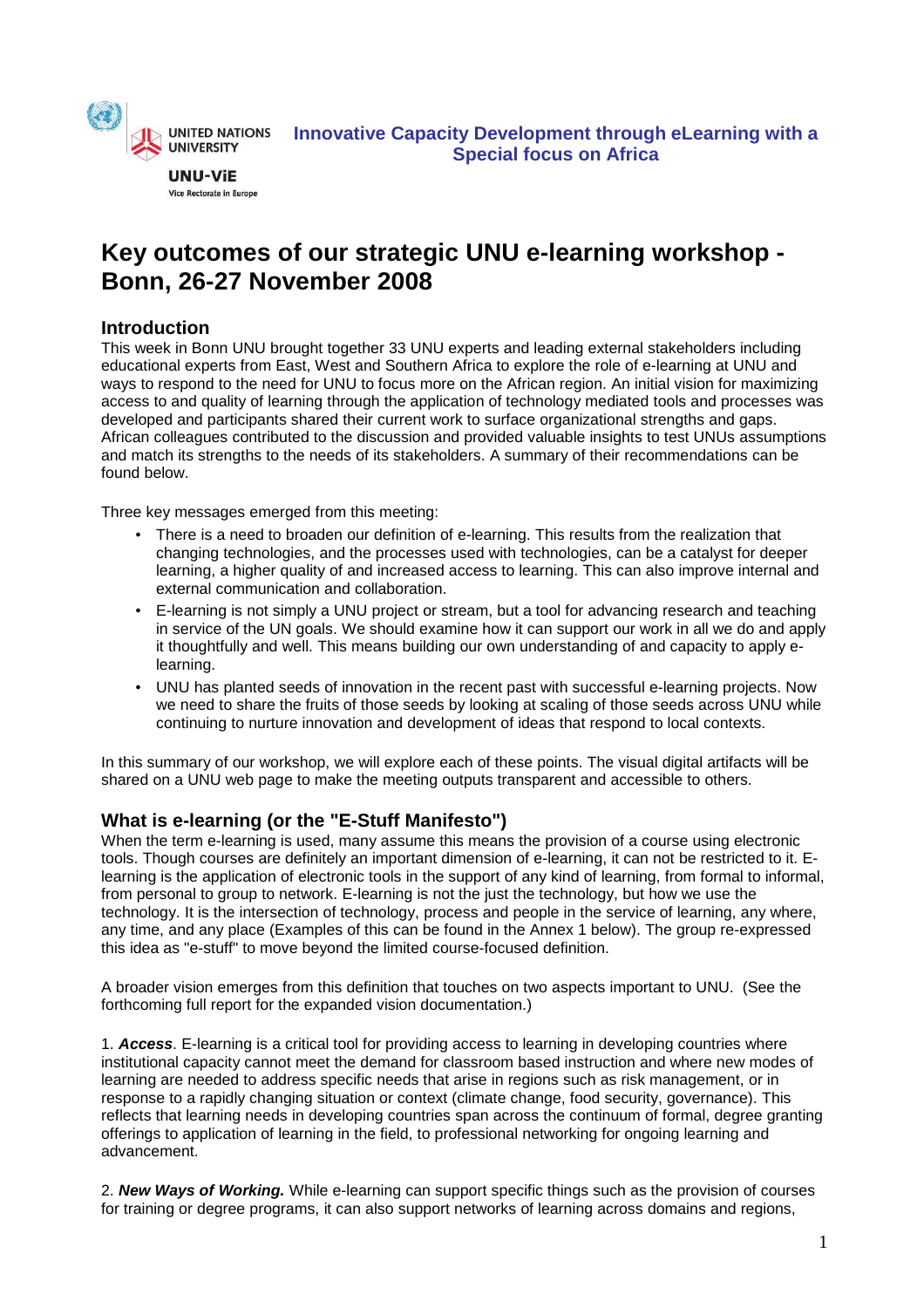internal collaboration and ways to support work across time and distance. This is important not only because learning itself spans across local, national and global borders, but the intention of the UN is to work in a more sustainable manner requires the addition of new ways of learning and working which reduce the dependence on fossil fuel driven travel. It enables UNU to support both deep, institution based work, and work across the various parts of UNU. E-learning allows a strong "network" effect that weaves both across and within UNU units. This is critical both for the application of UNU research and expertise, and for the provision of educational services to the world. It reflects making both content and delivery visible, available and useful. Otherwise UNU risks being segmented and reducing its value to the world.

## **Strategic Application of E-learning at UNU**

As part of the Bonn gathering, the group spent half a day and chose three of the elements of the UNU draft strategic plan and one cross-cutting issue. They brainstormed and articulated how e-learning could support those elements. The group started to explore how e-learning can help weave across the main areas of the plan and because of time constraint was invited to select and focus on three areas. The group however underlined that all aspects of the strategic plan could benefit from the support eprocesses, in fact suggest some common threads across the plan, especially when it comes to building capacity to use e-learning tools and methods for any UNU goal.

## **1. Twinning**

E-learning was seen as a central element for the goal of twinning and suggested that it be included from the start of this initiative. E-learning can support the following:

- **Level participation between institutions**. Northern institutions may have more resources for face-to-face interaction and access to greater resources on their physical campuses. E-learning makes this available transparently to both parties. Staff from both institutions can communicate horizontally at every level, learn with and from each other and communicate on an ongoing basis, which can help attenuate impact of power and resource differentials and move more towards mutual participation and excellence in education.
- **Transparency**. The self-documenting nature of e-learning protocols (discussion records, file repositories, etc.) support visibility of all work products for everyone involved. This increased transparency requires initial negotiation processes.
- **Working together at a distance**. Collaboration tools enable both staff and learners at twin institutions to learn and work together beyond rare and costly F2F meetings.
- **Quality**. Through joint work, twinned institutions can share existing quality standards and develop joint quality goals and ways to measure those goals. Online tools can help support more in-depth assessment and sharing of local contexts, removing an emphasis on the developed nation partner's perspective. Twin partner institutions can develop sharable models and processes to create and assess quality. Using collaborative processes and tools can support UNU's effort to further define quality, standards and ways to assess quality.
- **Planning for twinning**. Simple development and use of a shared database identifying existing "twin" relationships and ongoing negotiations can help both individual twinning initiatives and UNU as a whole to build from existing successes and avoid previous pitfalls.

#### **2. Access to Education**

E-learning is a key tool for making learning available to all. E-learning tools and methods allow UNU to:

- **Create, reuse, and contextualize content** (locally and globally). This affords scalability and meeting of local needs. More variety building on a strong base that can be adapted both in terms of content and delivery modes. There are so many areas of knowledge that all of them can not be addressed by UNU. We need to prioritize where we can really make the most impact. The Open Course Ware initiative which showcases the training and educational programs implemented by UNU (joint collaboration between UNU-MERIT, UNU-INWEH, UNU-IIST, Online Media Studio) has been acknowledged as a successful first step in this direction.
- **Provide flexibility in education delivery modes and processes**. For example, learning and content delivery can happen online, via CD-ROMs and print. It offers flexibility in pedagogy, meeting academic and individual learning needs. It can encompass both individual learning and socially constructed learning.
- **Prioritize learning**. E-learning can make learning transparent and visible, affording ways to build support for learning by officials and community members. When learning opportunities and options are more visible, communities and nations can begin to define more precisely what they need through identification of needs and support to meet the needs.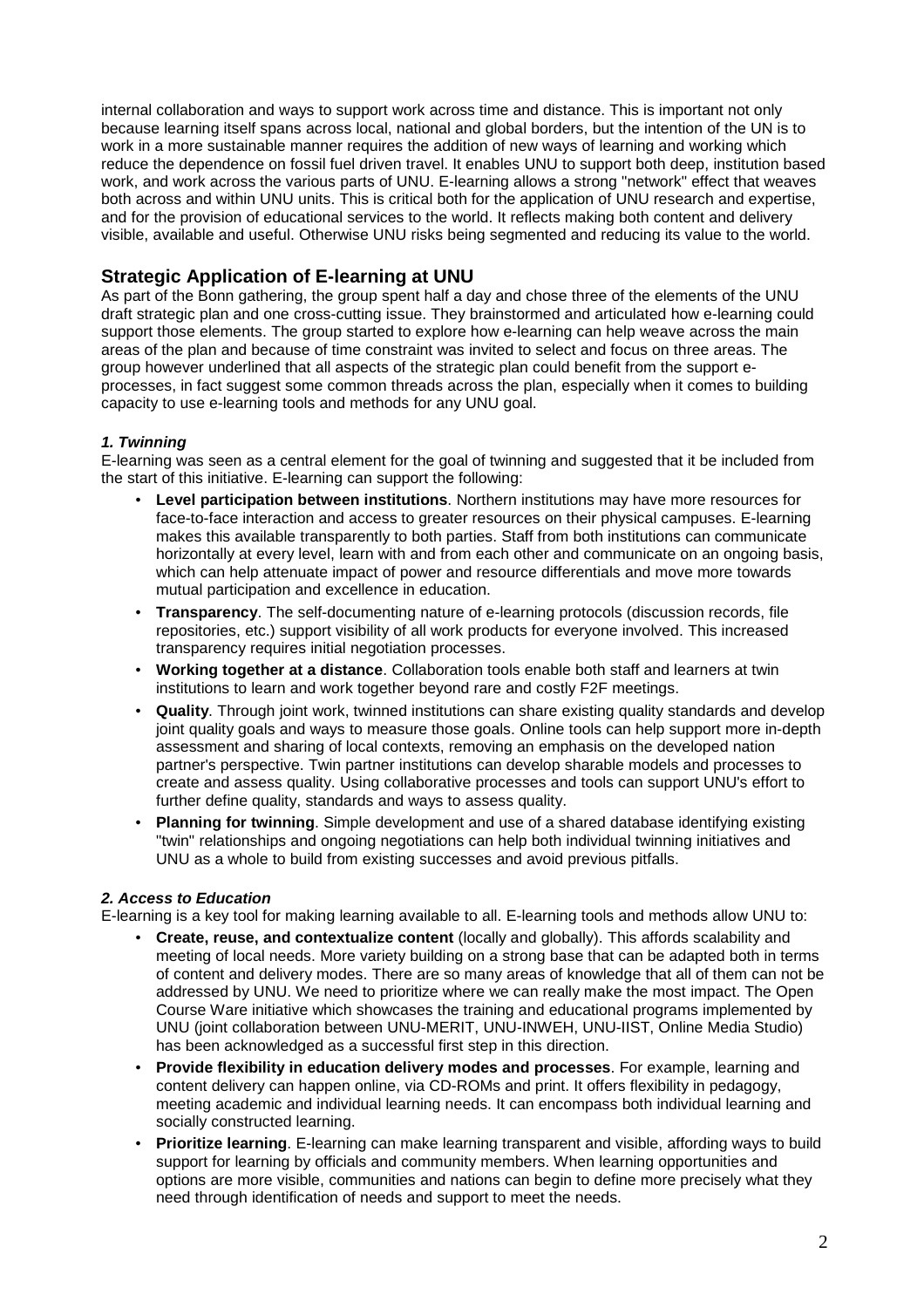- **Improve the field and expand the vision of learning in development**. With the wider reach and transparency of e-learning tools and methods, UNU can think beyond the idea of classroom or workshop based education to a bigger view that includes training, informal learning and exchange of knowledge where it is needed. For example, how do we build capacity during the classroom/workshop for learners to continue to learn after the classroom/workshop by connecting to professional networks, continuing to grow and share their knowledge as it is applied to the needs of developing countries?
- **Multiplying effect**. How can students/learners benefiting from UNU programs teach others who have not yet had access to the formal learning and multiply the investment in formal learning and build local ownership? One learner in a formal program can be the seed for development of local content, process and capacity once that initial investment is deployed in a country.

## **3. Strengthening Knowledge Sharing & Dissemination**

E-learning tools and methods have application to other core functions of UNU, particularly with knowledge sharing and dissemination and internal and external collaboration. Three key values are open, collaborative and attention to targets and impacts.

- **Open access**. Free access to journals and resource publications online.
- **Modular.** Dissemination of content in blocks that facilitates easy adaptation and reuse.
- **One stop shop**. A single entry point for searching and accessing all UNU content, research papers, potentially expanded to all of the UN.
- **Policy**. Open educational resources and revised IP policies. To support open, reusable content UNU can provide leadership that recognizes the key role of open courseware and open educational resources. This may require a rethinking of UNU's IP policy.
- **Collaboration across UNU**. Foster communication and collaboration between UNU units to both foster innovation scale the application of UNU research and methods.
- **Develop virtual capacity building unit**. Help UNU units and partners increase their skills for implementing e-learning and the application of e-learning tools and methods more widely for collaboration and communication.
- **Customizing knowledge outputs to target groups**. To spread the work of UNU, some of it must be customized with attention to who are priority targets.
- **Accessibility.** Bringing content where UNU's true audiences are.
- **Assessing value**. More explicit evaluation of impact and sharing of that information both successes and failures
- **Motivate.** Understand and support conditions that support collaboration, assessment, sharing and dissemination.

## **4. Application across the goals**

While the group took three items as examples, there was a strong recognition that there are applications of e-learning tools and methods that can support ANY and all of the items, as well as some threads that might be woven across all of the goals. They might be seen as core values and practices across the organization that help UNU make the most of its work.

- **Knowing what each other is doing**. Using online tools to continuously share both finished work and work in progress.
- **Knowing how these parts fit into the larger whole** of the mission, vision and goals of UNU. Sharing of initial goals and plans online with explicit identification of how a project both meets local unit and/or stakeholder needs and the potential contribution to the larger UNU vision.
- **Tools and practices to support these actions**. UNU as a whole needs to consider how to build staff capacity and the required tools and IT resources so people can focus on using them to do their work, not struggle with the acquisition and initial adoption of the tools.
- **Leadership to encourage and incentivize** both local innovation and broader UNU collaboration facilitated by e-learning tools and methods.
- **Provide a high level line of sight** to the whole that recognizes the strength and uniqueness of the parts.
- **Application of what is learned in the parts across the whole**. So build on individual unit innovation in wider application across units where applicable.